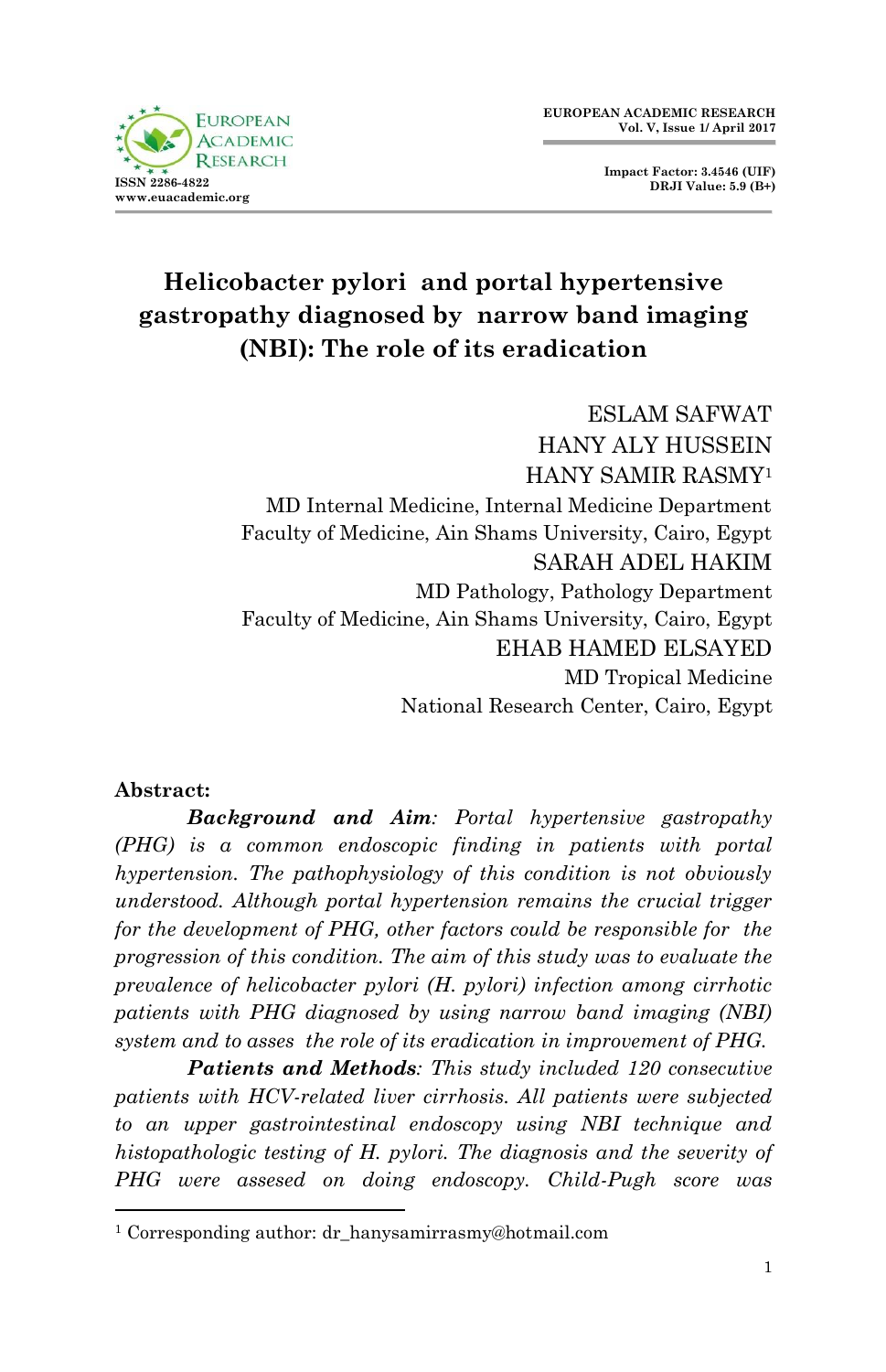*calculated to assess the severity of liver cirrhosis. Concomitant nonbismuth quadruple eradication therapy was given to H. pylori postive patients with PHG. One month later after treatment, a second endoscopic assesment of PHG was done to those with confirmed eradicated H. pylori infection patients (using H. pylori stool antigen test).*

*Results: PHG was detected in 78 patients with overall prevalence 65%. Out of those 78 patients, 36 had mild PHG (46.15 %) and 42 had severe PHG (53.85 %). A total of 90 patients out of 120 confirmed to have H. pylori infection with overall prevalence of 75 %. The prevalence of H. pylori was higher among those with severe PHG (36 out of 42; 85.7%) rather than those with mild PHG (24 out of 36; 66.7%) and without PHG (30 out of 42; 71.4%) (p=0.12). On reassesment of H. pylori associated PHG cured cases (n=42) by a second endoscopic examination; the number of patients with mild PHG decreased from 18 to 12 patients, as 6 of them became without PHG, however none of patients with severe PHG showed any improvement (n=24) (p=0.014)* 

*Conclusion: There may be a minor role for H. pylori infection in PHG due to HCV-related liver cirrhosis and eradication of H. pylori may improve mild but not severe PHG.*

**Key words**: Portal hypertensive gastropathy, Narrow band imaging, helicobacter pylori, liver cirrhosis

# **INTRODUCTION:**

Patients with liver cirrhosis are at high risk of gastrointestinal bleeding, commonly from gastroesophageal varices. However, portal hypertensive gastropathy (PHG) is another cause of bleeding in those patients. It leads to chronic occult blood loss [1].

Portal hypertensive gastropathy occurs as a complication of cirrhotic or non-cirrhotic portal hypertension. PHG may present with acute massive or insidious bleeding. Endoscopically, abnormality of the gastric mucosa is classically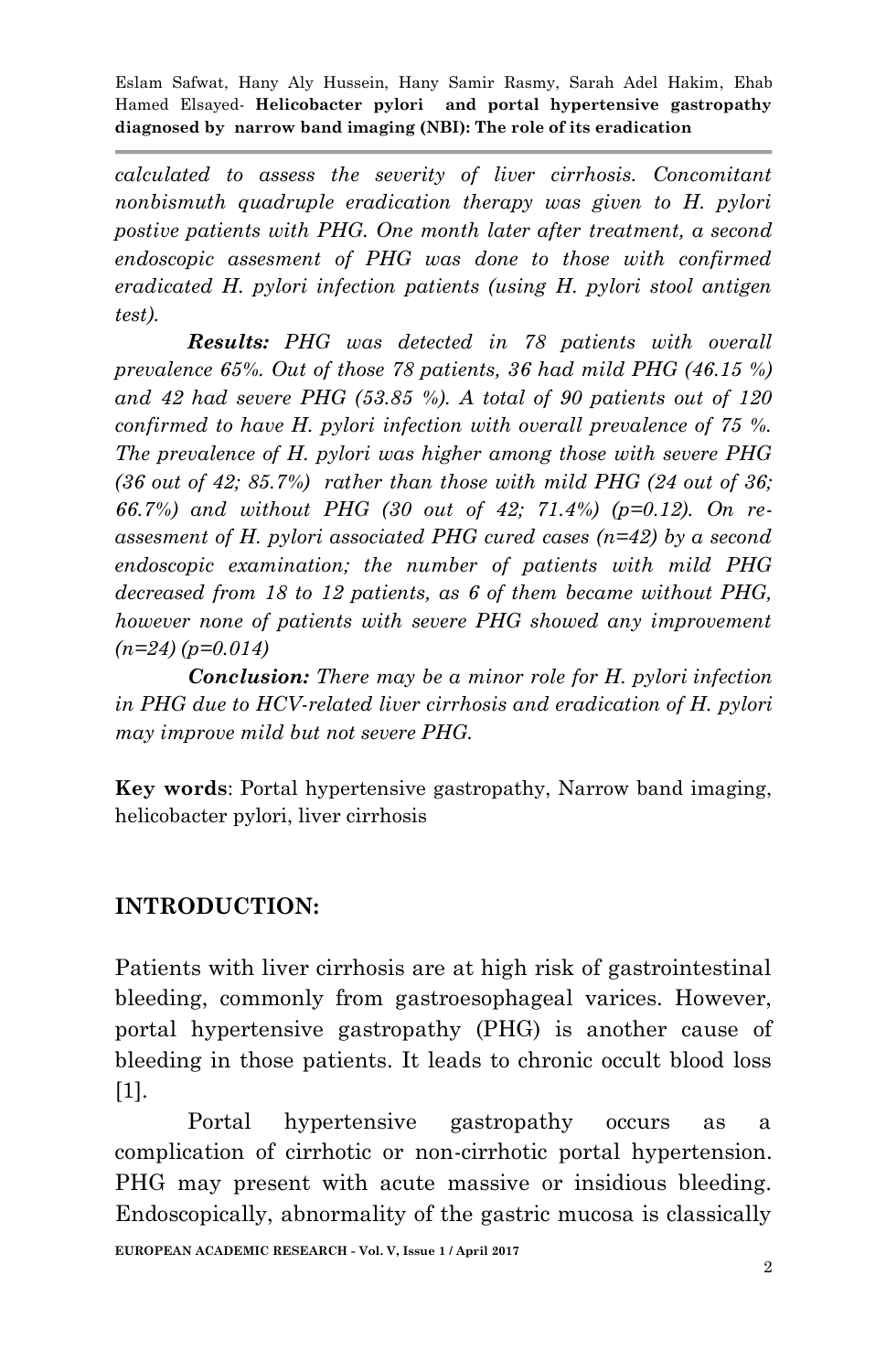described as a mosaic-like pattern that resembles the skin of a snake, with or without red spots [2]. Moreover, it seemed that the color of the mucosa was due to the degree of capillary dilatation, while the degree of red spots was due to the amount of intramucosal hemorrhage [3].

The narrow band imaging (NBI) is an endoscopic imaging technique for the enhanced visualization of mucosal microscopic structure and capillaries of the superficial mucosal layer, depending on changing the spectral features of the illumination. NBI obtains its images by using narrower bands of red, blue and green filters (R/B/G), which are different from conventional red, blue and green filters [4]. The depth of penetration into the mucosa depends on the wave length used superficial for blue band and deep for red band and intermediate for green band [5]. Thus, lesions could be identified by changes in color and irregularity of mucosal surface [6].

Combining NBI with magnifying system allow very clear images of the capillaries of the mucosal surface and microvascular architecture of the gastric mucosa in patients with liver cirrhosis [7].

Infection by helicobacter pylori (H. pylori) is highly prevalent, especially in low socioeconomic developing countries [8]. It is responsible for lesions like gastroduodenal erosions and ulcers. In patients with liver cirrhosis, their prevalence is controversial, as well as the association with PHG [9].

The endoscopic findings of an H. pylori affected stomach include erythema, erosions, antral nodularity, thickening of gastric mucosal folds, and visible submucosal vessels. However, these findings have low sensitivity and specificity for diagnosis [10]. Recently, Taiwanese endoscopists performed a study using close-up observation between the endoscopic tip and the gastric mucosa and found the "mosaic pattern" in the corpus mucosa. This method is a more sensitive and specific way to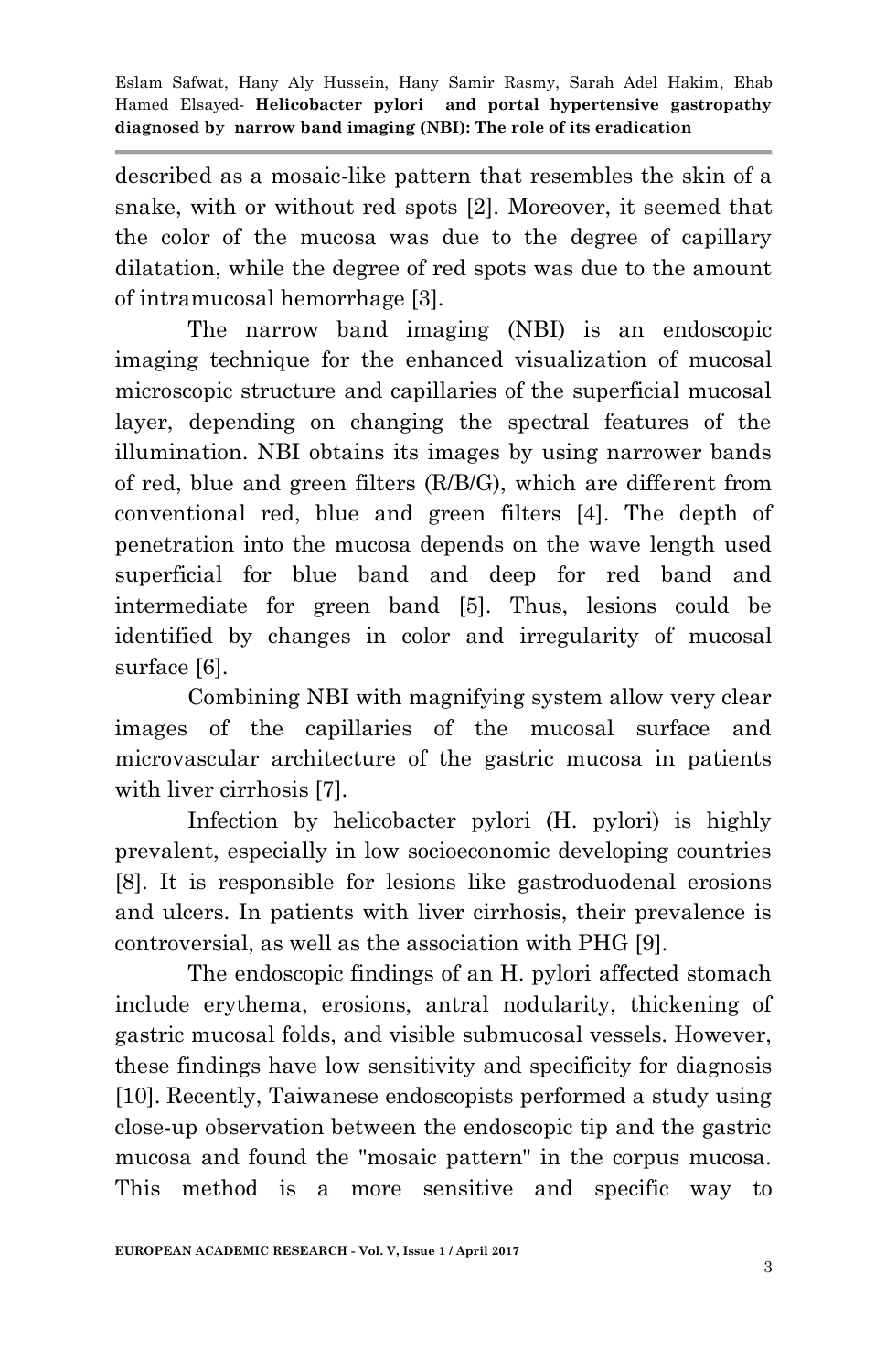determine H. pylori infection status [11]. They classified gastric mucosal patterns into two categories [normal regular arrangement of collecting venules (RAC) and abnormal mosaic pattern]. However, the classification was insufficient to predict all H. pylori infections. Another used four categories: a normal RAC and three abnormal patterns including mosaic-like appearance (type A), diffuse homogenous redness (type B), and untypical pattern (type C) to predict a H. pylori-infected stomach [12].

Conventional white light endoscopy correlates poorly with histopathological findings of H. pylori-induced gastritis [13]. Some studies using magnifying endoscopy have shown that endoscopic features are associated with histopathological findings related to H. pylori infection [4]. Successful eradication of H. pylori dramatically changes the histopathological findings of gastritis. Recently, changes of magnifying endoscopic features with NBI were investigated during H. pylori eradication [14].

Thus, studying the association of H. pylori with PHG could be useful for better understanding of the pathogenesis of PHG, then eradication of H. pylori should be beneficial in the management of PHG.

We performed this study to verify the prevalence of H. pylori infection among HCV- cirrhotic patients with PHG diagnosed by using the magnifying NBI system and evalute the role of its eradication in improvement of PHG.

# **PATIENTS AND METHODS:**

One hundred and twenty (120) consecutive patients with HCV related liver cirrhosis were enrolled in the study, recruited from those attending the Endoscopy unit of Ain Shams University hospital. The study was performed in the period between June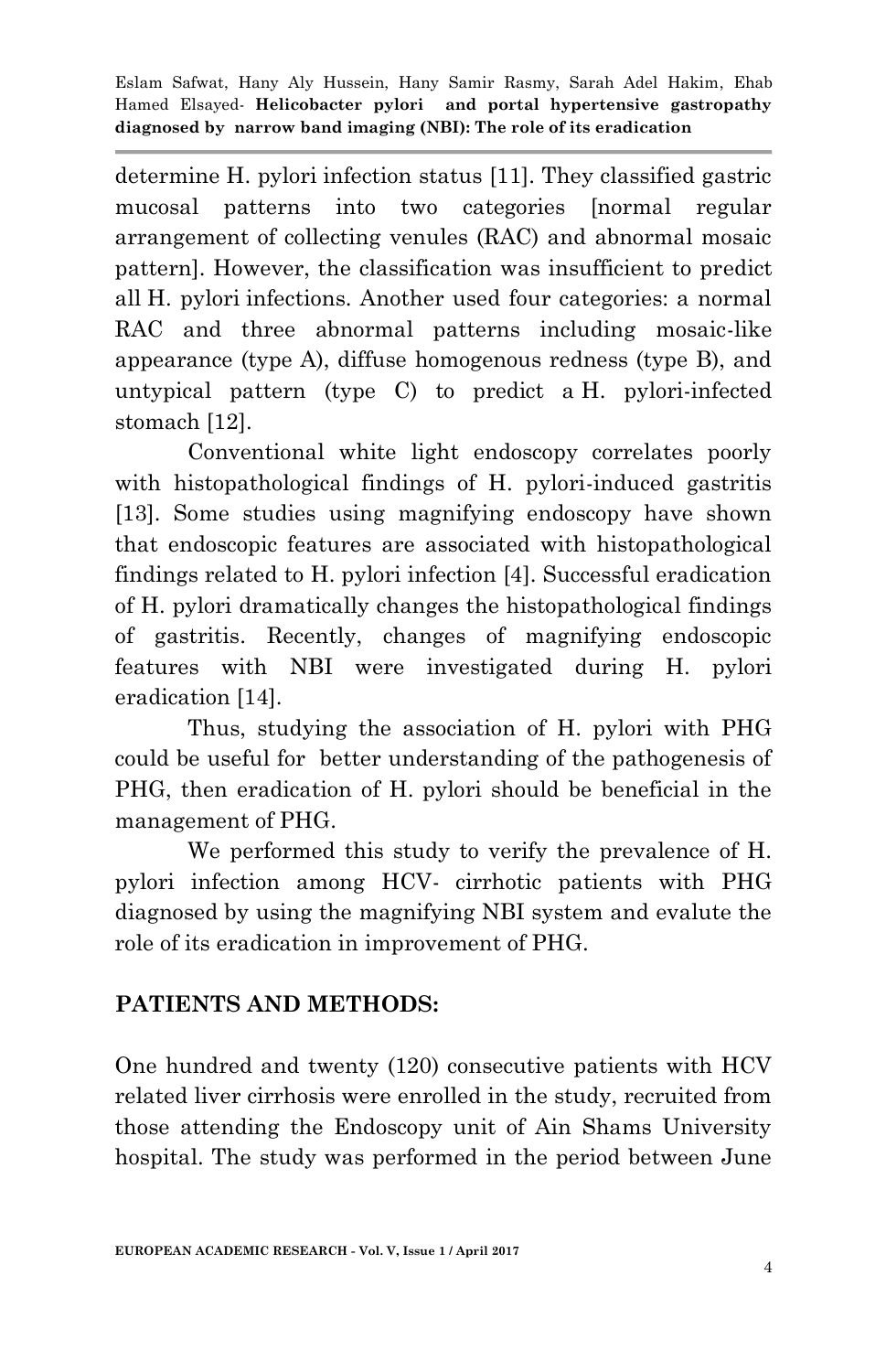2015 and March 2016. An informed consent was obtained from each patient.

Patients with hepatocellular carcinoma, gastric surgery, peptic ulcer or gastric malignancy, recent variceal bleeding (within 2 weeks), and patients using beta blockers, nitrates, nonsteroidal anti-inflammatory drugs, proton pump inhibitors, antibiotics (up to 1 month) or a prior H. pylori eradication therapy were excluded from the study.

A thorough medical history and full clinical examination were applied in all participants. A complete blood count, liver and renal functions were performed for all. An abdominal ultrasound (Toshiba real-time scanner instrument with a 3.5 MHz convex transducer) was done. The diagnosis of liver cirrhosis was based on clinical, biochemichal and radiological findings. HCV antibodies were detected using Microparticle Enzyme Immunoassay (AxSYM, third generation assay, Abbott Laboratories, IL, USA). The severity of liver disease was assessed using Child-pugh classification.

All patients were endoscopically evaluated by the NBI technique using Pentax EPK-i video processor which provides a spectacular image with an unrivaled of 1.25 megapixels which is approximately 50% higher than any other endoscopy using a sophisticated software that enhances the image area providing detailed imaging of mucosa topography and vascularity. Regarding endoscopic NBI picture of PHG, Mosaic like pattern and reddening mucosa (equivalent to mild PHG by Baveno classification) [15] appeared as extended and swollen gastric pits with various degrees of dilated and convoluted capillaries surrounding the gastric pits **(Figure 1)** , while intra-mucosal hemorrhage around capillaries (equivalent to severe PHG) **(Figure 2)** [16]. OV were classified as small (small straight), medium (tortuous occupying less than 1/3 the lumen) , and large (coil shaped occupying more than 1/3 the lumen) [17].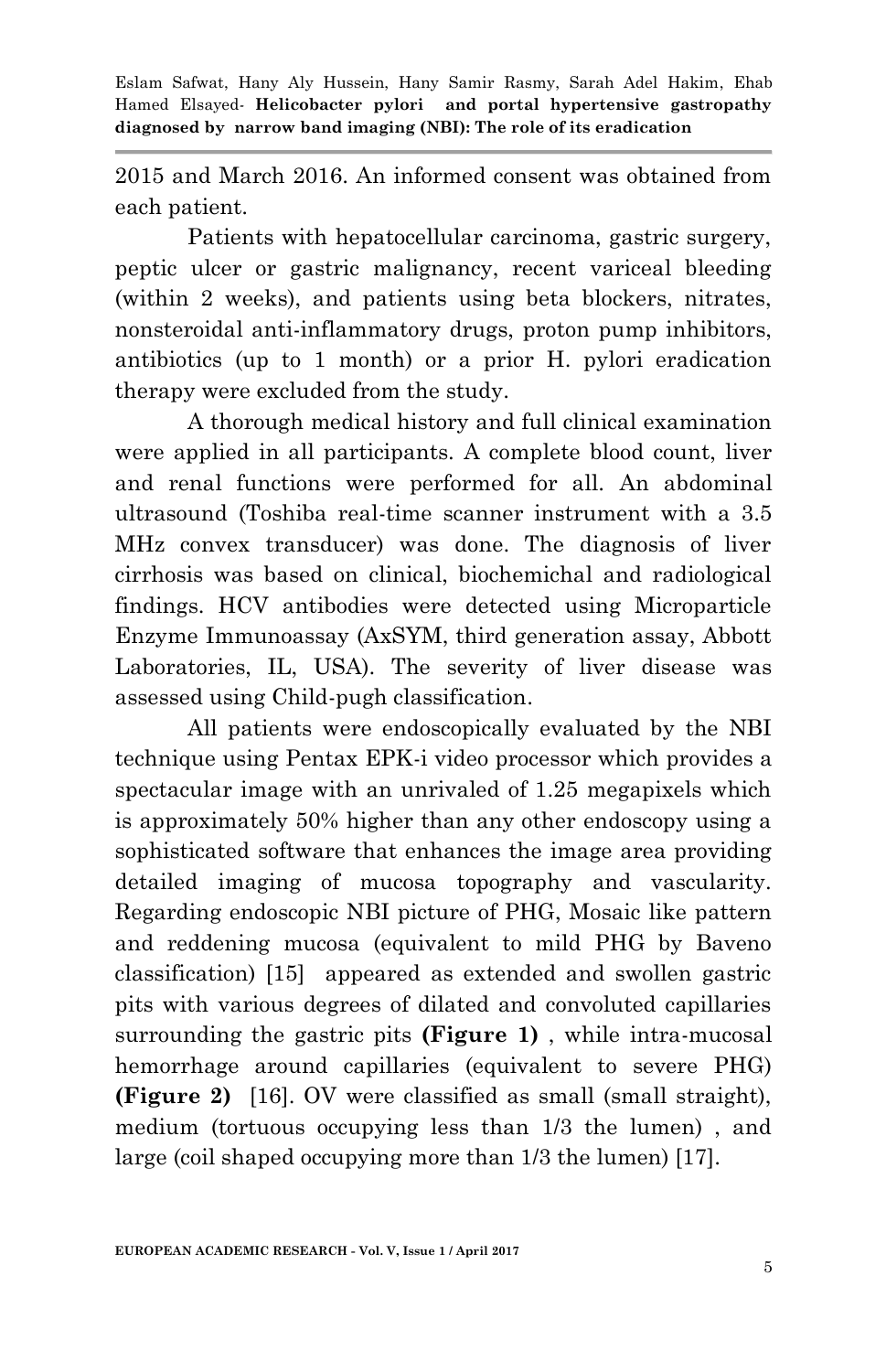Biopsy specimens were taken from the gastric antrum, body and incisura (2-1-2). Paraffin embedded sections were prepared from the specimens. The specimens were then dewaxed and taken to water and then incubated in 2% Giemsa solution in distilled water for 30 minutes at room temperature. After rinsing in tap water the sections were quickly dehydrated through ethanol solutions before being cleared with xylene and mounted in DPX (a mixture of distyrene, a plasticizer, dissolved in toluene-xylene). Under light microscopy, curved, bent, polelike, spiral, and fusiform bacteria were accepted as H. pylori.

Patients with PHG who were positive for H. pylori received concomitant nonbismuth quadruple eradication therapy (esmoprazole 40 mg BID, amoxicillin 1000 mg BID, metronidazole 500 mg BID, and clarithromycin 500 mg BID for 14 days). Results of successful eradication were diagnosed by H. pylori stool antigen (HPSA) using rapid strip HPSA test (a rapid immunoassay test) done 4 weeks after receiving eradication therapy and they were off PPI and antibiotics . A second endoscopic examination was carried out for those with negative HPSA to re-assess PHG .

**Statistical analysis:** The collected data was revised, coded, tabulated and introduced to a PC using Statistical package for Social Science **(**IBM Corp. Released 2011. IBM SPSS Statistics for Windows, Version 20.0. Armonk, NY: IBM Corp.**).** Quantitative parametric variables are expressed as mean and SD. Qualitative variables are expressed as frequencies and percent. **Student t** Test was used to compare a continuous variable between two study groups. **Chi-square** was used to examine the relationship between Categorical variables. **Wilcoxon signed rank** test was used to the statistical significance of the difference of PHG before and after h.pylori treatment. P-value < 0.05 was considered statistically significant.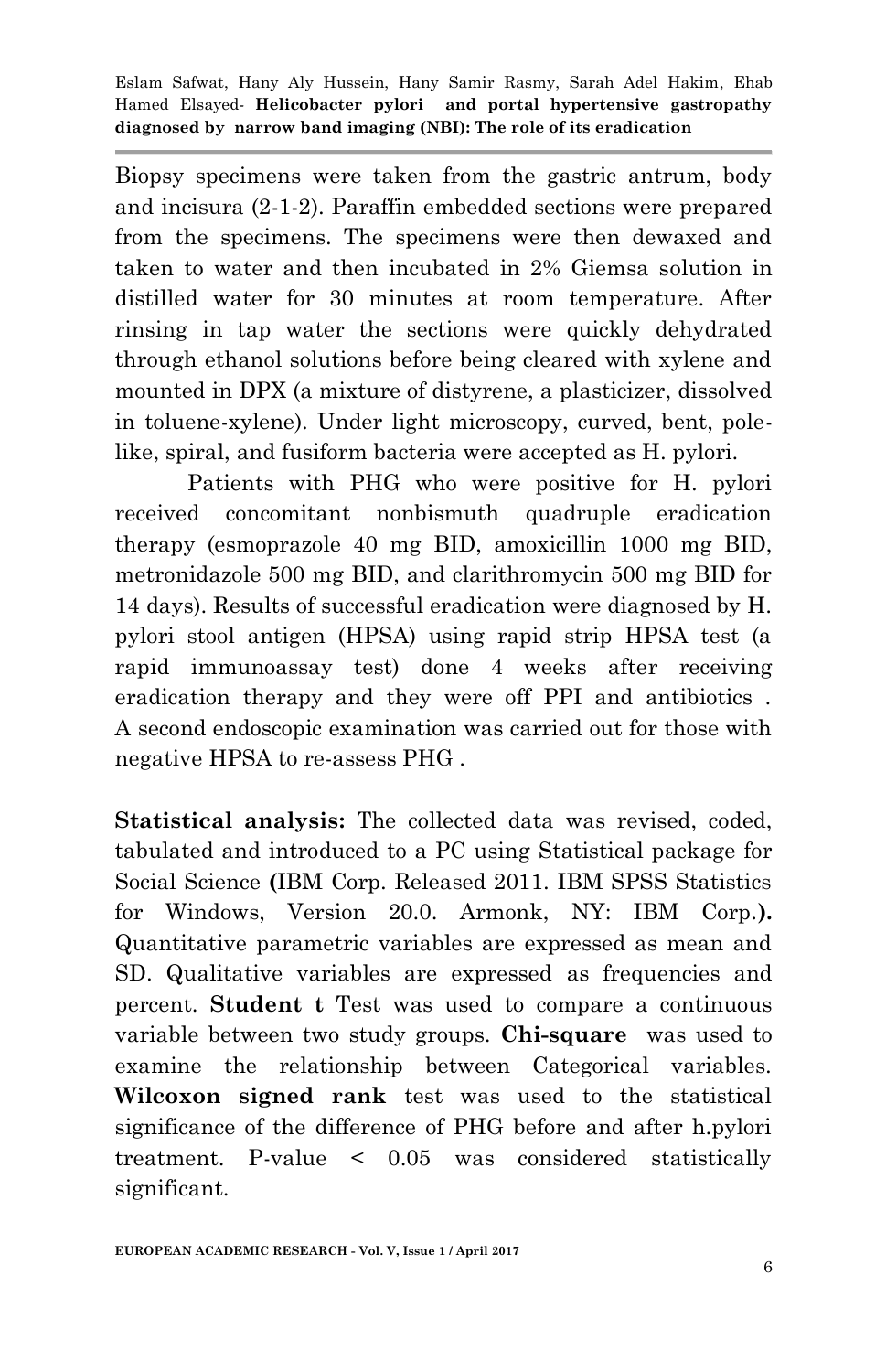## **RESULTS:**

The ages of the studied patients ranged between 39-68 years with mean of  $54 \pm 7.85$  years. 78 subjects (65 %) were males, while 42 (35%) were females. 42 (35%) were smokers. Regarding the presence of oesophageal varices, 36 (30%) had no varices, 36 (30%) had small varices, 18 (15%) had medium varices, and 30 (25%) had large varices. According to Child Pugh classification, 12 patients were classified as Child A (10%), 66 as Child B (55%) and 42 as Child C (35%).

Laboratory data of all the studied patients is shown in table **(1)**.

On doing upper GI endoscopy, PHG was found in 78 patients (65%). Out of those 78 patients, 36 had mild PHG (46.15%) and 42 had severe PHG (53.85%). Comparison between patients with PHG (n=78) and those without PHG (n=42) as regards clinical data is shown in table **(2)**. Also, comparison between the 2 groups as regards laboratory data is shown in table **(3)**. There was no statistical significant difference as regards sex, smoking, Child Pugh classification, variceal presence and grading (*P*>0.05). The mean age of patients with PHG was  $52.3 \pm 6.2$  years compared to  $54.8 \pm 8.5$ years in those without PHG  $(p= 0.001)$ . comparison of clinical data between patients with mild PHG and those with severe PHG is summarized in table **(4)**. There was a statistical significant difference between patients with mild PHG (n=36) and patients with severe PHG (n= 42) regading age, sex, smoking and Child Pugh classification (p<0.05). Yet, no association between O.V and the severity of PHG could be noticed  $(p>0.05)$ 

H. pylori infection was confirmed in 90 patients out of 120 with overall prevalence of 75%, with a higher prevalence among males than females (92.3%vs. 42.9%; p=0.0001). Besides, a significant difference between the 2 groups was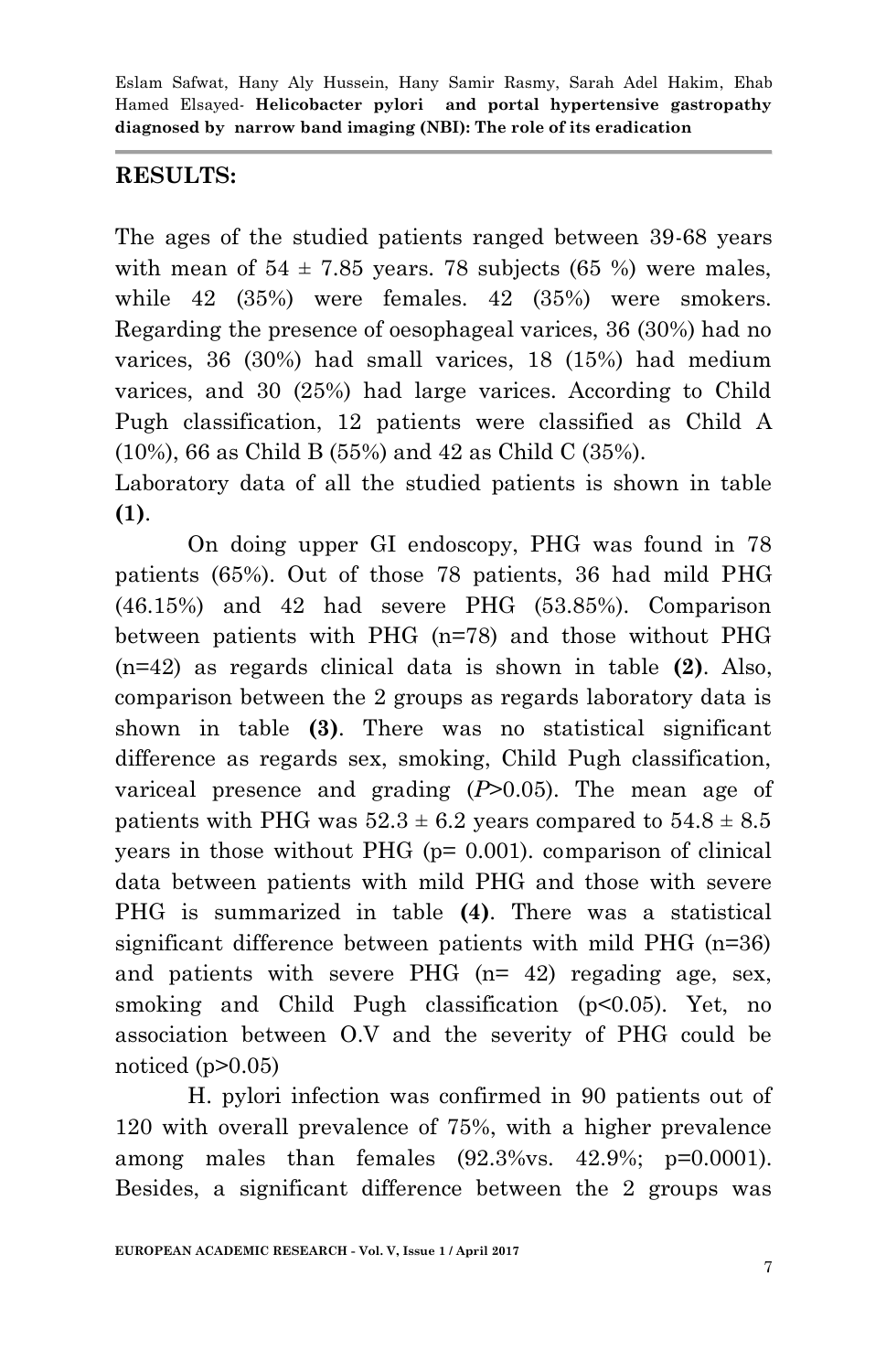noticed as regards variceal presence and grading (p=0.004); however, no significant difference was detected regarding age, smoking, Child Pugh classification (p>0.05) **(Table 5).**  Comparison between patients with and without H. pylori infection is shown in table **(6).**

A total of 60 patients out of 78 with PHG had H. pylori infection (76.9%) **(Table 7)**; including 24 with mild PHG, and 36 with severe PHG . The prevalence of H. pylori was higher among those with severe PHG (36 out of 42; 85.7%) rather than those with mild PHG (24 out of 36; 66.7%) and without PHG (30 out of 42; 71.4%) (p=0.12). **(Table 8, Figure 3)**

Eradication of H. pylori was confirmed in 42 patients out of 60 with PHG, 4 weeks after treatment, with a successful eradication rate 70%; including 18 patients with mild PHG and 24 with severe PHG. On re-evaluation of H.pylori associated PHG cured cases (n=42) by a second endoscopic examination; none of patients with severe PHG showed any improvement (n=24), however the number of patients with mild PHG decreased from 18 to 12 patients, as 6 of them became without PHG (p=0.014) **(Table 9 , Figure 4).**



**Figure (1): Picture of mild PHG by NBI**



**Figure (2): Picture of severe PHG by NBI**

**EUROPEAN ACADEMIC RESEARCH - Vol. V, Issue 1 / April 2017**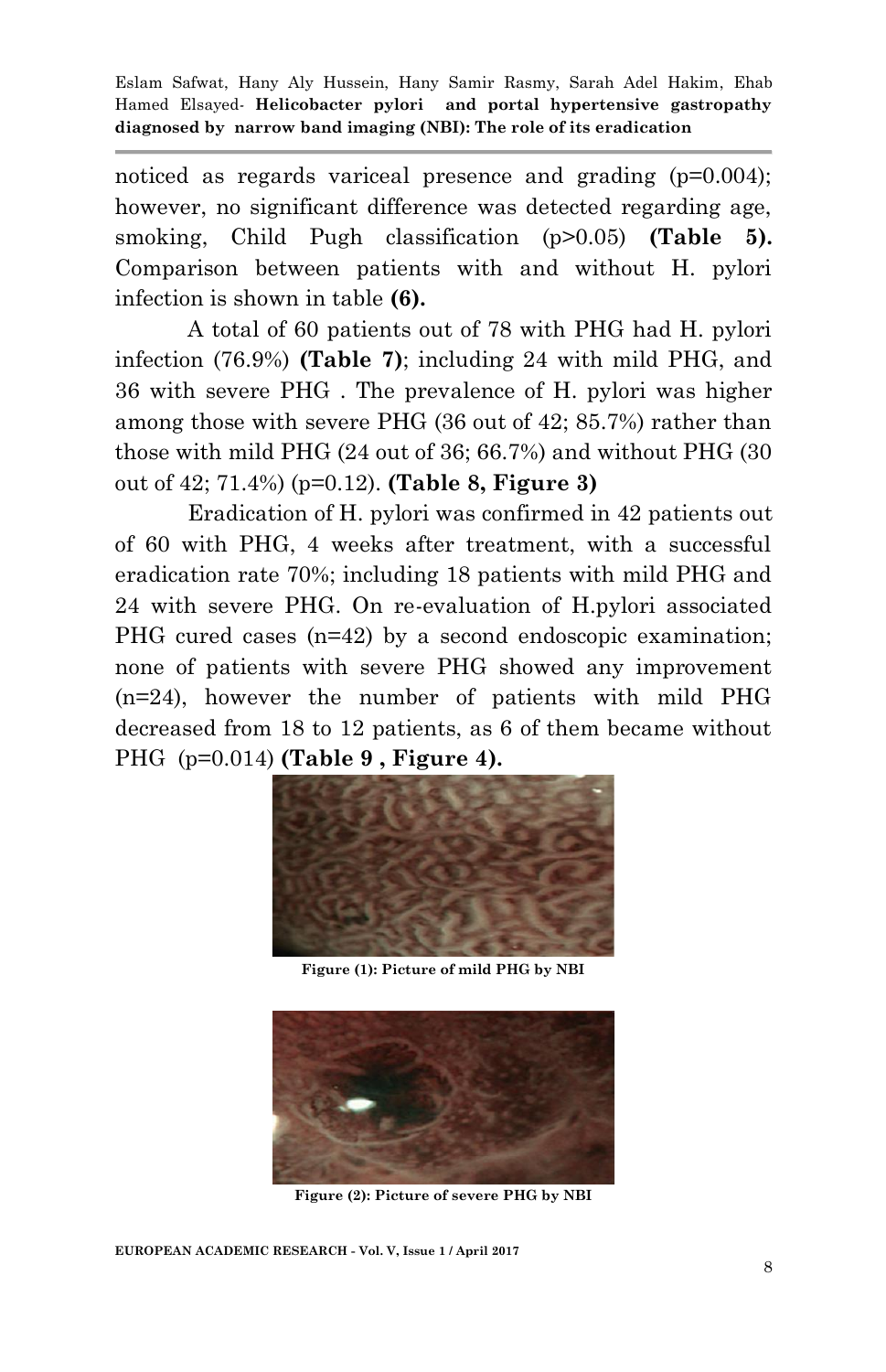| Table (1). Laboratory data among an the studied patients |       |          |         |                |  |  |  |  |  |
|----------------------------------------------------------|-------|----------|---------|----------------|--|--|--|--|--|
| Laboratory parameter                                     | Mean  | $\pm$ SD | Minimum | <b>Maximum</b> |  |  |  |  |  |
| WBCS $(x 103/mm3)$                                       | 8.05  | 4.95     | 2.7     | 20             |  |  |  |  |  |
| PLT(x 10 <sup>3</sup> /mm <sup>3</sup> )                 | 117.1 | 58.33    | 44      | 230            |  |  |  |  |  |
| HB (gm/dl)                                               | 9.95  | 1.36     | 8       | 12             |  |  |  |  |  |
| ALT(IU/L)                                                | 31.75 | 14.37    | 12      | 81             |  |  |  |  |  |
| <b>AST(IU/L)</b>                                         | 62.2  | 38.23    | 26      | 200            |  |  |  |  |  |
| Bilirubin (mg/dl)                                        | 1.92  | 0.91     | 0.5     | 3.9            |  |  |  |  |  |
| Albumin (gm/dl)                                          | 2.3   | 0.46     | 1.7     | 3.5            |  |  |  |  |  |
| Protein (gm/dl)                                          | 6.29  | 0.64     | 5       | 8              |  |  |  |  |  |
| <b>INR</b>                                               | 1.58  | 0.35     | 1.1     | 2.5            |  |  |  |  |  |
| Creatinine (mg/dl)                                       | 1.55  |          | 0.5     | 4              |  |  |  |  |  |

**Table (2)**: **Comparison between patients with and without PHG regarding clinical data** 

| Parameter      |                |                                     | PHG before ttt |                               |       | P     |
|----------------|----------------|-------------------------------------|----------------|-------------------------------|-------|-------|
|                |                | Patients<br>without PHG<br>$(n=42)$ |                | Patients with<br>PHG $(n=78)$ |       |       |
| Age            |                | $52.3 \pm 6.2$                      |                | $54.8 \pm 8.5$                |       | 0.001 |
| Sex            | Male           | 24                                  | 30.8%          | 54                            | 69.2% | 0.185 |
|                | Female         | 18                                  | 42.9%          | 24                            | 57.1% |       |
| Smoking        | Yes            | 18                                  | 42.9%          | 24                            | 57.1% | 0.185 |
|                | No             | 24                                  | 30.8%          | 54                            | 69.2% |       |
| Child          | A              | 6                                   | 50%            | 6                             | 50%   | 0.131 |
| classification | B              | 18                                  | 27.3%          | 48                            | 72.7% |       |
|                | $\overline{C}$ | 18                                  | 42.9%          | 24                            | 57.1% |       |
| <b>Varices</b> | No             | 18                                  | 50%            | 18                            | 50%   | 0.086 |
|                | Small          | 12                                  | 33.3%          | 24                            | 66.7% |       |
|                | Medium         | 6                                   | 33.3%          | 12                            | 66.7% |       |
|                | Large          | 6                                   | 20%            | 24                            | 80%   |       |

|  | Table (3): Comparison between patients with and without PHG |  |  |  |
|--|-------------------------------------------------------------|--|--|--|
|  | regarding laboratory data                                   |  |  |  |

|                                          |                           | <b>PHG</b> before ttt |          |          |              |
|------------------------------------------|---------------------------|-----------------------|----------|----------|--------------|
|                                          | Patients without Patients |                       |          |          | P            |
|                                          | <b>PHG</b>                |                       | with PHG |          |              |
|                                          | $(n=42)$                  |                       | $(n=78)$ |          |              |
|                                          | Mean                      | $\pm$ SD              | Mean     | $\pm$ SD |              |
| <b>WBCs</b>                              | 9                         | 5.2                   | 6.2      | 3.8      | 0.001        |
| $(x 10^{3}/mm^{3})$                      |                           |                       |          |          |              |
| PLT(x 10 <sup>3</sup> /mm <sup>3</sup> ) | 136.5                     | 61.3                  | 81       | 27.7     | 0.001        |
| $Hb$ (gm/dl)                             | 10.2                      | $1.2\,$               | 9.6      | 1.5      | 0.036        |
| <b>ALT(IU/L)</b>                         | 34.4                      | 10.4                  | 30.3     | 16       | 0.135        |
| AST(IU/L)                                | 83.1                      | 53.8                  | 50.9     | 18.7     | ${}_{0.001}$ |
| Bilirubin (mg/dl)                        | 1.7                       | 0.9                   | 2.4      | 0.7      | ${}_{0.001}$ |
| Albumin (gm/dl)                          | 2.4                       | 0.5                   | 2.1      | .40      | 0.001        |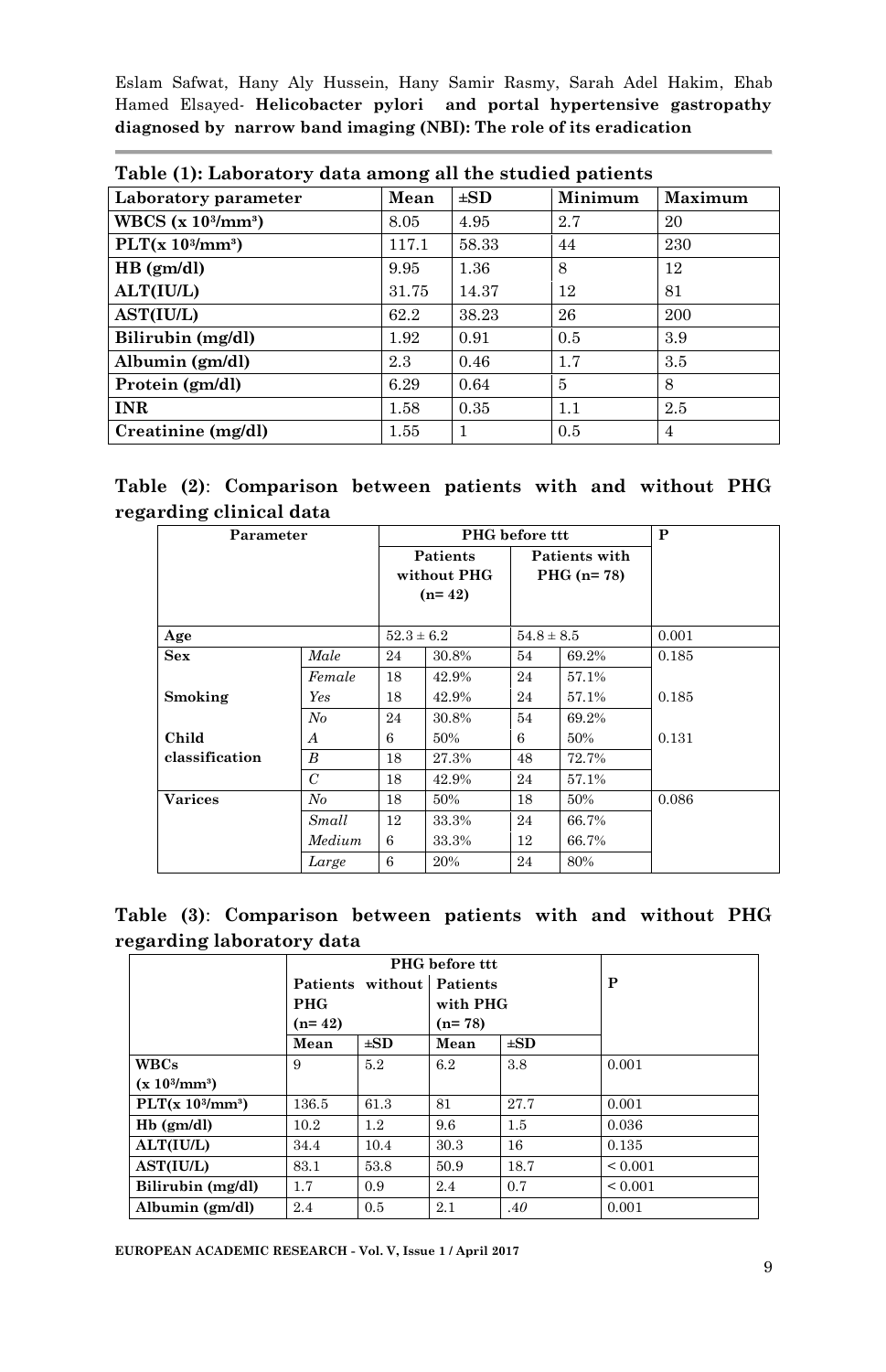| T. Proteins (gm/dl)         | 6.1 | 0.4 | 6.4 | $U_{\cdot}$ | 0.031 |
|-----------------------------|-----|-----|-----|-------------|-------|
| <b>INR</b>                  | .   | 0.4 | G.I | 0.3         | 0.001 |
| $\Gamma$ Creatinine (mg/dl) |     | 0.5 |     | െ           | 0.001 |

| Table (4): Comparison between patients with mild and severe PHG as |  |  |  |
|--------------------------------------------------------------------|--|--|--|
| regards clinical data                                              |  |  |  |

|                |                | <b>PHG</b> before ttt |       |               |       |       |
|----------------|----------------|-----------------------|-------|---------------|-------|-------|
|                |                | Mild                  |       | <b>Severe</b> |       |       |
|                |                | $(n=36)$              |       | $(n=42)$      |       | P     |
| Age (years)    |                | $58.8 \pm 8.5$        |       | $51.4 \pm 7$  |       | 0.001 |
| Sex            | Male           | 18                    | 23.1% | 36            | 46.2% | 0.001 |
|                | Female         | 18                    | 42.9% | 6             | 14.3% |       |
| Smoking        | Yes            | 6                     | 14.3% | 18            | 42.9% | 0.012 |
|                | No             | 30                    | 38.5% | 24            | 30.8% |       |
| Child          | А              | 6                     | 50%   | $\Omega$      | $0\%$ |       |
| classification | B              | 12                    | 18.2% | 36            | 54.5% | 0.001 |
|                | $\overline{C}$ | 18                    | 42.9% | 6             | 14.3% |       |
| <b>Varices</b> | No             | 6                     | 16.7% | 12            | 33.3% |       |
|                | Small          | 12                    | 33.3% | 12            | 33.3% | 0.671 |
|                | Medium         | 6                     | 33.3% | 6             | 33.3% |       |
|                | Large          | 12                    | 40%   | 12            | 40%   |       |

#### **Table (5): Relationship between H. pylori and clinical data**

|                |                |                | H. pylori         |    |                 |        |  |
|----------------|----------------|----------------|-------------------|----|-----------------|--------|--|
|                |                |                | Negative $(n=30)$ |    | Positive (n=90) | P      |  |
| Age            |                | $55.4 \pm 6.5$ |                   |    | $53.5 \pm 8.2$  | 0.244  |  |
| Sex            | Male           | 6              | 7.7%              | 72 | 92.3%           | 0.0001 |  |
|                | Female         | 24             | 57.1%             | 18 | 42.9%           |        |  |
| Smoking        | Yes            | 12             | 28.6%             | 30 | 71.4%           | 0.507  |  |
|                | N <sub>o</sub> | 18             | 23.1%             | 60 | 76.9%           |        |  |
| DM             | Yes            | 12             | 28.6%             | 30 | 71.4%           | 0.507  |  |
|                | N <sub>o</sub> | 18             | 23.1%             | 60 | 76.9%           |        |  |
| <b>HTN</b>     | Yes            | 12             | 33.3%             | 24 | 66.7%           | 0.168  |  |
|                | N <sub>o</sub> | 18             | 21.4%             | 66 | 78.6%           |        |  |
| Child          | A              | $\Omega$       | $0\%$             | 12 | 100.0%          | 0.107  |  |
| classification | B              | 18             | 27.3%             | 48 | 72.7%           |        |  |
|                | $\overline{C}$ | 12             | 28.6%             | 30 | 71.4%           |        |  |
| <b>Varices</b> | N <sub>o</sub> | 12             | 33.3%             | 24 | 66.7%           | 0.004  |  |
|                | Small          | 12             | 33.3%             | 24 | 66.7%           |        |  |
|                | Medium         | 6              | 33.3%             | 12 | 66.7%           |        |  |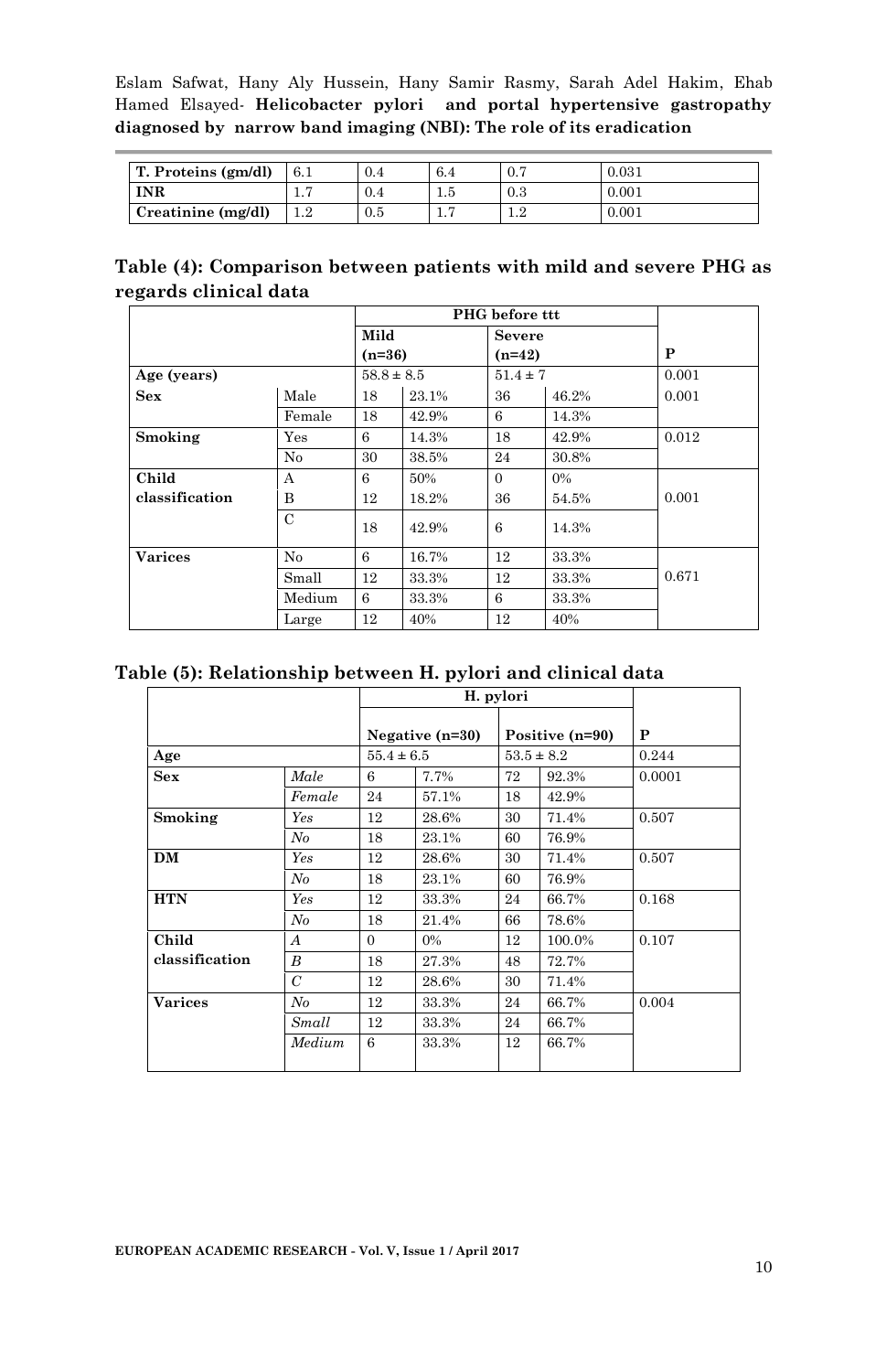|                     | Negative |          | Positive |          | P     |
|---------------------|----------|----------|----------|----------|-------|
|                     | $(n=30)$ |          | $(n=90)$ |          |       |
|                     | Mean     | $\pm SD$ | Mean     | $\pm SD$ |       |
| WBCs $(x 103/mm3)$  | 6.6      | 3.3      | 8.5      | 5.3      | 0.02  |
| PLT $(x 103/mm3)$   | 102      | 58.6     | 122.1    | 57.7     | 0.1   |
| $Hb$ (gm/dl)        | 10.2     |          | 9.9      | 1.5      | 0.17  |
| ALT (U/L)           | 31.0     | 11.5     | 32       | 15.3     | 0.74  |
| AST (U/L)           | 65.4     | 25.7     | 61.1     | 41.6     | 0.6   |
| Bilirubin (mg/dl)   | 2.9      | 0.8      | $1.6\,$  | 0.7      | 0.001 |
| Albumin (gm/dl)     | 2.3      | 0.6      | 2.3      | 0.4      | 0.81  |
| T. Proteins (gm/dl) | 6.6      | 0.8      | 6.2      | 0.6      | 0.003 |
| <b>INR</b>          | $1.6\,$  | 0.1      | $1.6\,$  | 0.4      | 0.54  |
| Creatinine (mg/dl)  | 1.8      | 0.8      | 1.5      | 1.1      | 0.17  |

#### **Table (6): Relationship between H. pylori and laboratory data**

#### **Table (7): Relationship between H. pylori and PHG**

|           |          | Negative |       | Positive |       |       |
|-----------|----------|----------|-------|----------|-------|-------|
|           |          | $(n=42)$ |       | $(n=78)$ |       | P     |
|           |          | N        | $\%$  | n        | $\%$  |       |
|           | Negative | 12       | 28.6% | 18       | 23.1% |       |
| H. pylori | Positive | 30       | 71.4% | 60       | 76.9% | 0.507 |

| Table (8): Relation between PHG degree and H.pylori at baseline |  |  |  |  |  |  |  |
|-----------------------------------------------------------------|--|--|--|--|--|--|--|
|-----------------------------------------------------------------|--|--|--|--|--|--|--|

| <b>PHG</b> |          |          |       |          |                   |          |            |       |
|------------|----------|----------|-------|----------|-------------------|----------|------------|-------|
|            |          | No PHG   |       | Mild     | <b>PHG</b> Severe |          | <b>PHG</b> |       |
|            |          | $(n=42)$ |       | $(n=36)$ |                   | $(n=42)$ |            |       |
|            |          | n        | $\%$  | n        | $\%$              | n        | $\%$       | D     |
|            | Negative | 12       | 28.6% | 12       | 33.3%             | 6        | 14.3%      |       |
| H. pylori  | Positive | 30       | 71.4% | 24       | 66.7%             | 36       | 85.7%      | 0.123 |



#### **Figure (3): Relation between PHG degree and H.pylori at baseline**

**EUROPEAN ACADEMIC RESEARCH - Vol. V, Issue 1 / April 2017**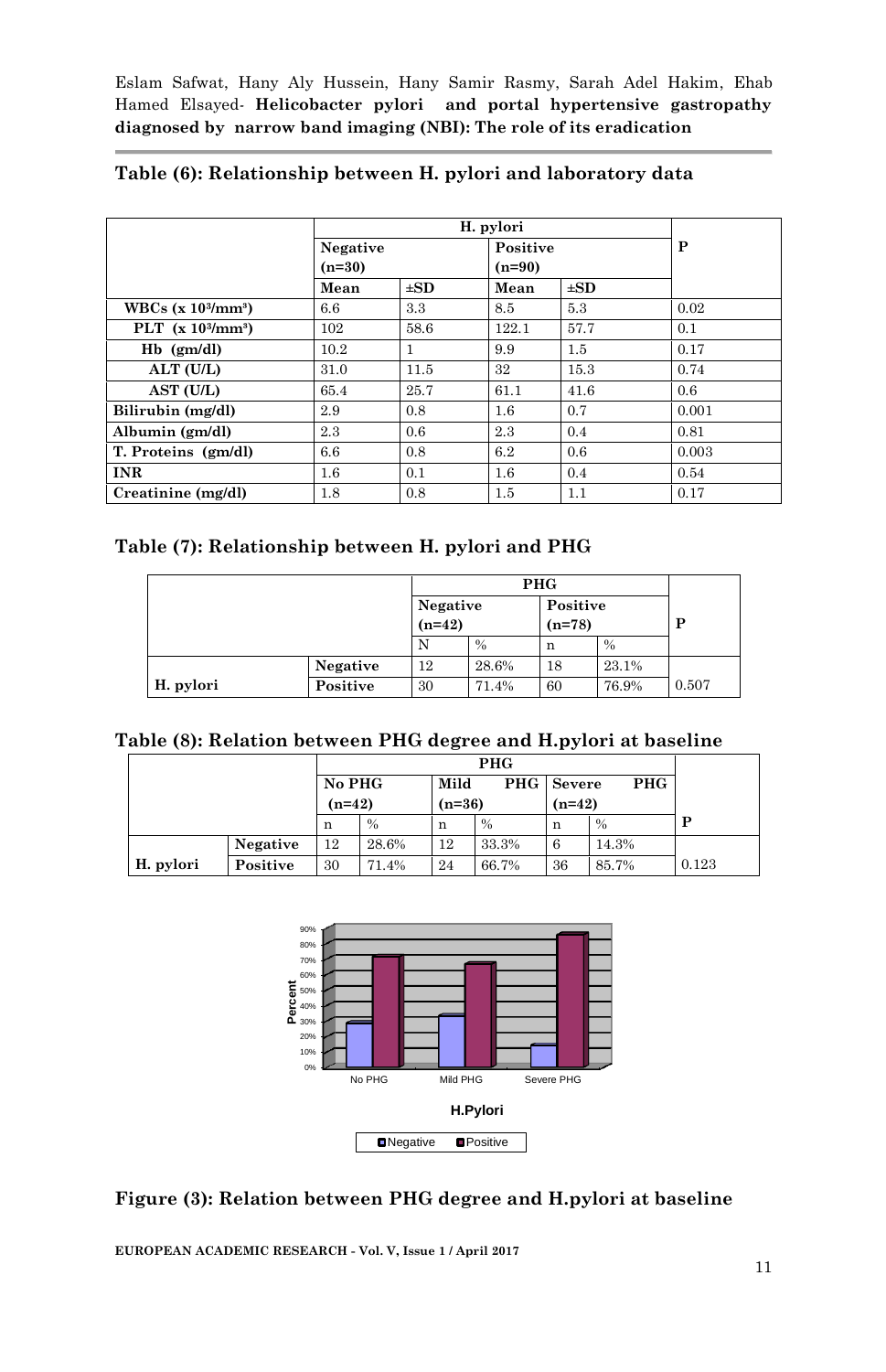**Table (9): Comparison between PHG grade before and after 2nd endoscope among H.pylori cured cases (n=42)**

|                   |    | Before 2nd<br>endoscopy |    | After 2 <sup>nd</sup><br>Endoscopy | P     |
|-------------------|----|-------------------------|----|------------------------------------|-------|
|                   | n  | $\frac{0}{0}$           | n  | $\frac{0}{0}$                      |       |
| No PHG            |    | $0\%$                   | 6  | 14.3%                              |       |
| Mild PHG          | 18 | 42.9%                   | 12 | 28.6%                              | 0.014 |
| <b>Severe PHG</b> | 24 | 57.1%                   | 24 | 57.1%                              |       |



**Figure (4): Comparison between PHG grade before and after 2 nd endoscope among H.pylori cured cases**

### **DISCUSSION:**

Portal hypertension characterized by venous and capillary ectasia in the mucosa and submucosa due to hemodynamic changes that lead to congestion with a change in gastric mucosal blood flow, which in turn leads to activation of cytokines, growth factors, and hormones that perpetuate this hyperdynamic gastric circulation [18]. PHG occurs as a complication of cirrhotic as well as non cirrhotic portal hypertension.

The routine method for the diagnosis of PHG is white light endoscopy (WLE). Recently, NBI can diagnose the subtle and flat mucosal GI lesions which are often missed or remain uncharacterized on WLE. Since the sub-epithelial capillaries of stomach have minimum diameter of 8 μm, combining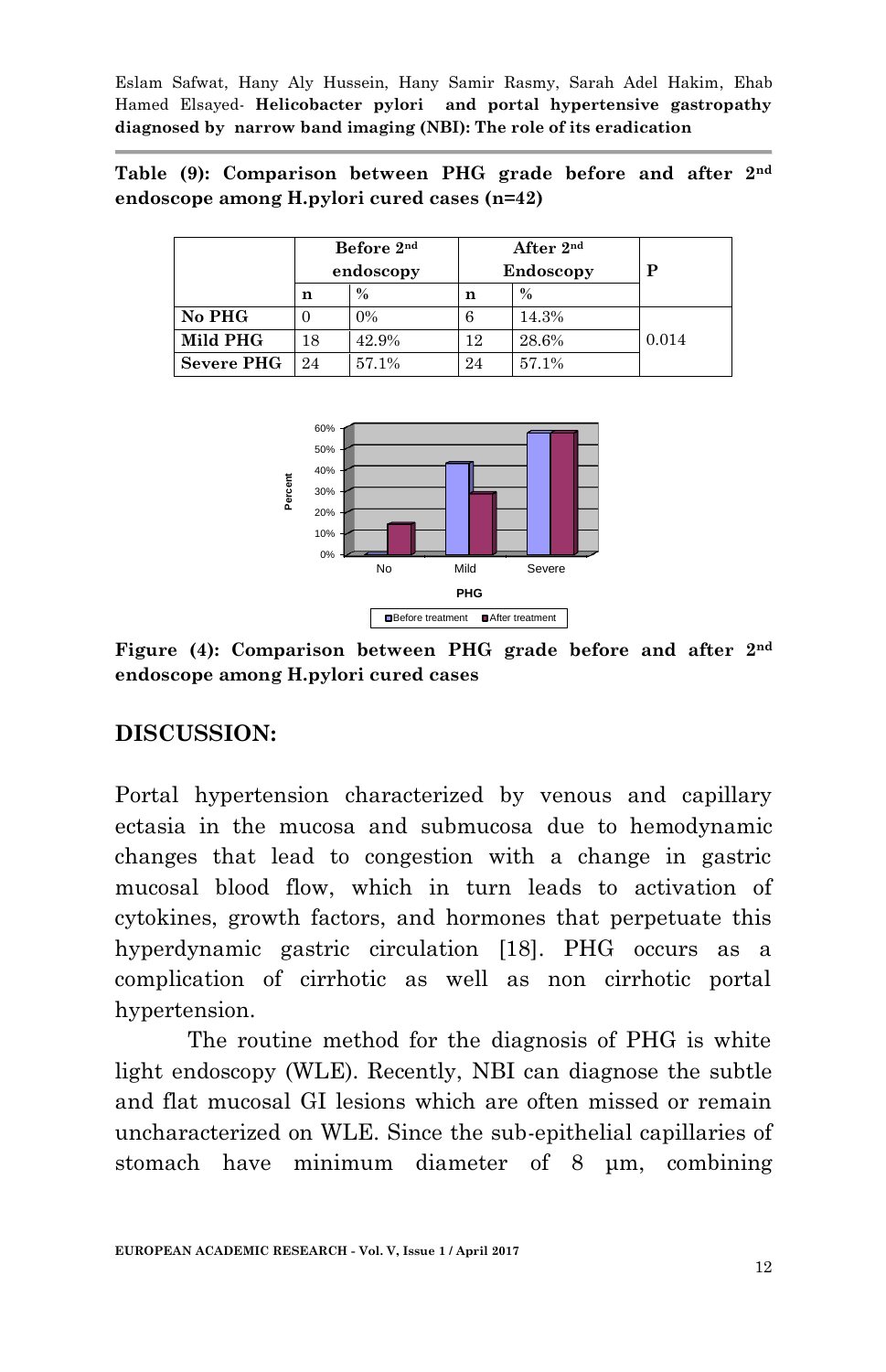magnification endoscopy with NBI has been studied for detailed examination of capillary patterns in stomach [19].

PHG was found in 78 patients out of 120 patients with liver cirrhosis included in the present study (65%). In previuos studies, the prevalence of PHG in cirrhotic patients varies between 20% and 98% [20]. This great variation may be attributed to the study of different populations and variable patient selection, in addition to different interpretation of endoscopic lesions.

Only the age of the patients that showed a significant difference regarding the presence of PHG (p=0.001); besides, a relatively younger age was noticed in those with severe PHG  $(p=0.001)$ . Male gender dominanted in severe PHG  $(p=0.001)$ . Other clinical parameters, including Child Pugh class and the presence or the severity of varices, showed insignificant relation with the presence of PHG. Some previous studies have demonstrated a higher prevalence of PHG in patients with advanced liver disease, esophageal varices [21], however, these results may be inconclusive and not reaching significance. Our findings correlate well with those of Pan et al. [22] who found that the presence of PHG is not affected either by the severity of liver disease or by the presence or the grade of varices.

The pathogenesis of PHG is still not fully understood. The pre-eminent pathogenetic factor seems to be an increase of the portal pressure. Several investigators have evaluated the effect of H. pylori on PHG with controversial results. To fill the knowledge gap in this area, we aimed at exploring the prevalence of H. pylori in patients with PHG that could help identifying the pathogenesis of PHG.

In the present study, a high prevalence of H. pylori was reported among all the studied patients (90 patients out of 120) with overall prevalence of 75%, a figure that is higher than that of Abbas et al. (62.1%) [23]. In a study from south India, 16 of the 37 patients with cirrhosis were positive for H. pylori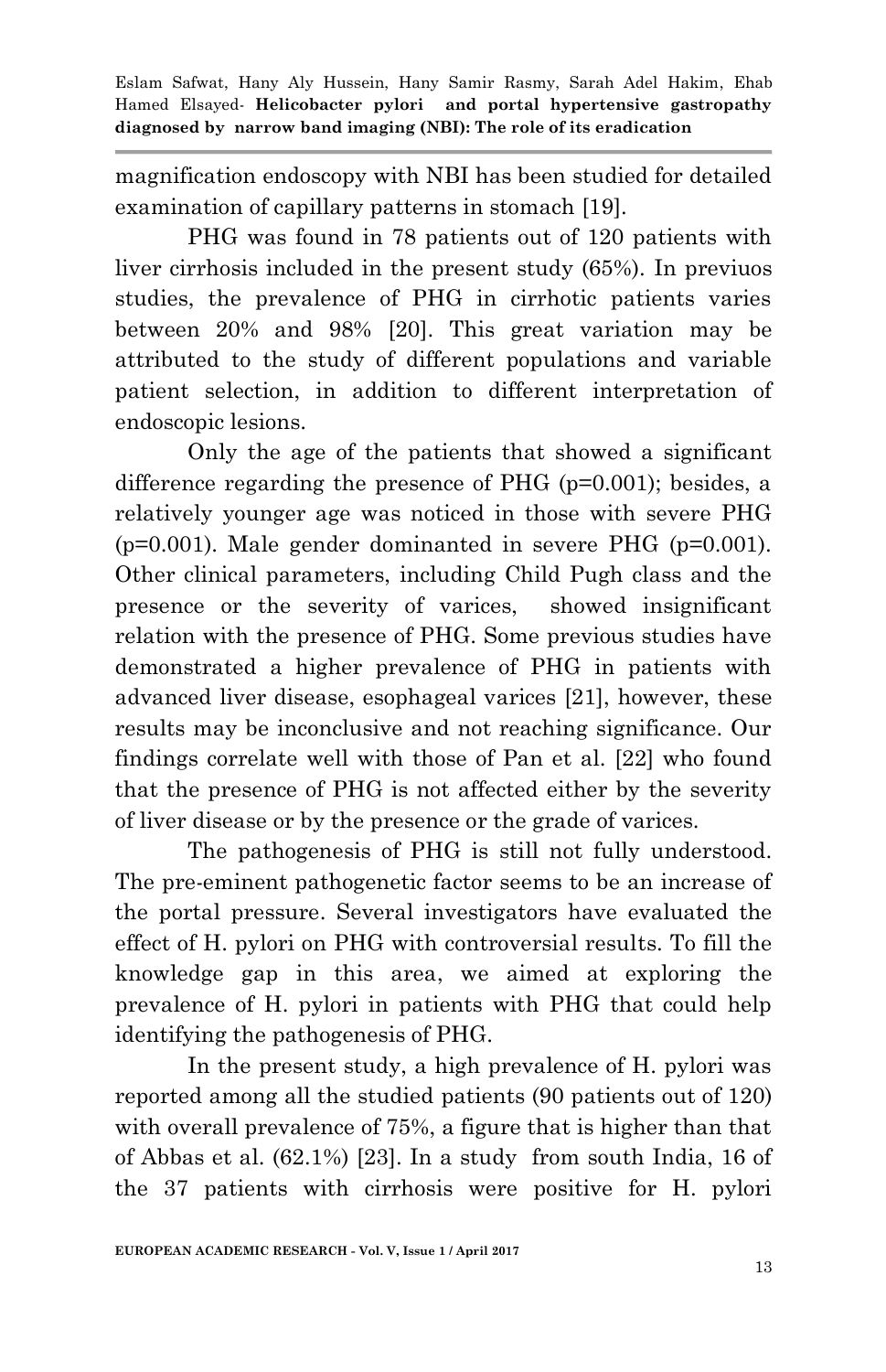(43.24%) [24]. Also, we noticed male predominance among H. pylori patients (92.3%vs. 42.9%; p=0.0001).

Furthermore, H. pylori infection was more prevalent among patients with PHG but the difference did not reach significance  $(76.9\% \text{ vs. } 71.4\%; \text{ p=0.507})$ ; thus our study concluded that the role of H. pylori in the pathogenesis of PHG is minor. Numerous studies have demonstrated that H*.* pylori infection is not associated with PHG [25-28]. Contrariwise, Sathar et al. [29] reported an association between H*.* pylori infection and PHG in cirrhotic patients, but some limitations were noticed in their study, including low specificity and low sensitivity of H*.* pylori serology in cirrhotic patients [30, 31], potential selection bias, and underreporting of H*.* pylori seroprevalence when considering that the study was performed in India where H. pylori prevalence is extremely high in the general population [32].

On discriminating PHG into mild and severe; the prevalence of H. pylori was higher among patients with severe PHG (36/42, 85.7%) rather than mild PHG (24/36, 66.7%); a finding that goes with Sathar et al. [29] where seroprevalence rate in cirrhotics with severe PHG (19/24, 79.2%) compared to those with mild PHG (12/46, 26.1%). But, this finding was claimed as its prevalence in literature was found to range widely from 23% to 79% and from 22% to 81% in cirrhotics with mild and severe PHG, respectively [33]. Consequently, this finding is not reliable, and a selection bias cannot be ruled out. In addition, in a previous study, the H. pylori status was 52%, 22%, and 0% in patients with mild, moderate, and severe gastropathy, respectively, indicating an inverse relatioinship of severity of PHG with H. pylori colonization and this explained by severe congestive gastropathy make the gastric mucosa not suitable for colonization of H. pylori and this may be related to decreased synthesis of urea by the unhealthy gastric mucosa[24].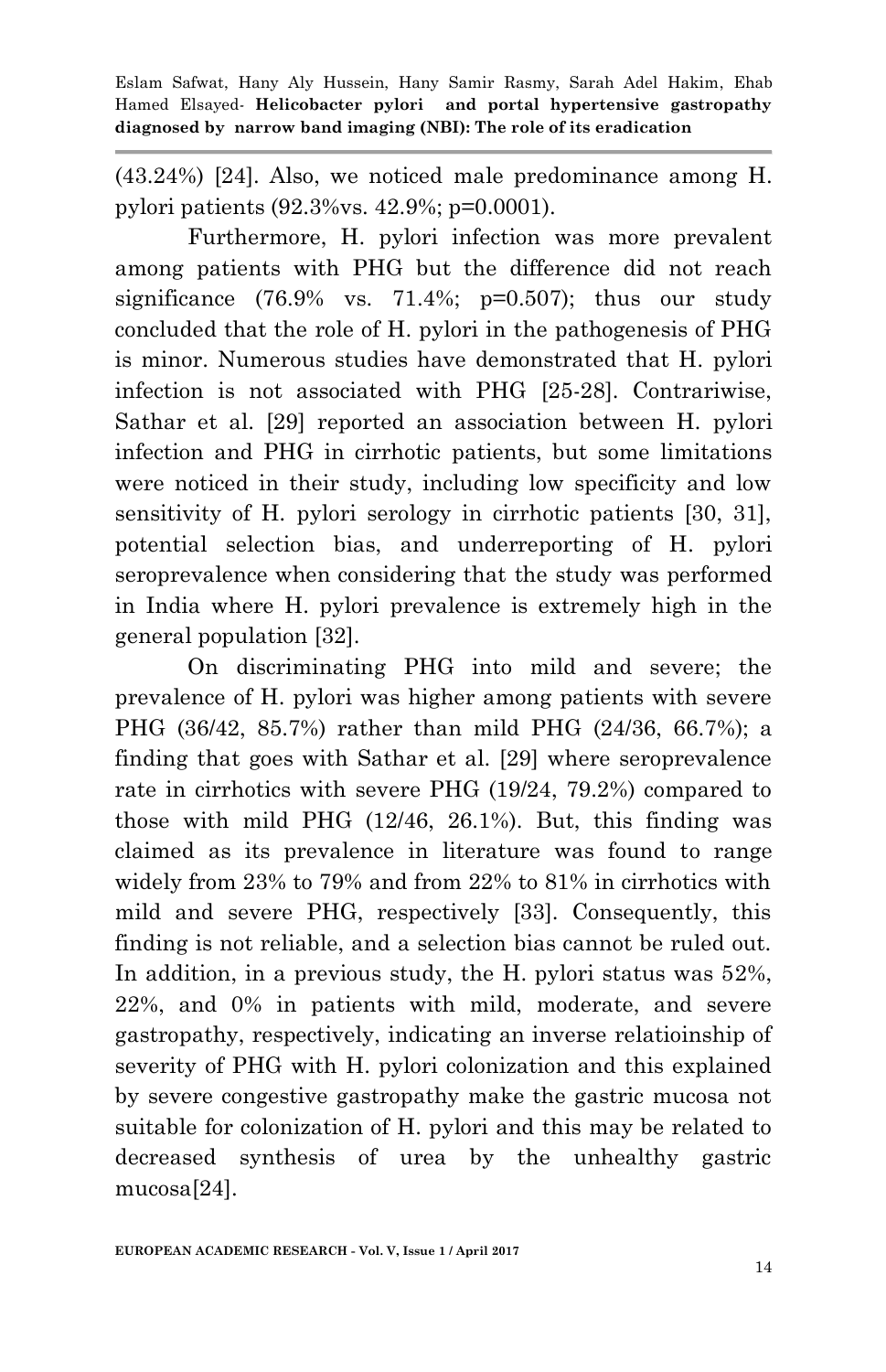An explanation for increased prevalence of H. pylori among severe PHG in our study that some factors like increased inducible nitric oxide synthase expression resulting in high reactive oxygen species, impairment of gastric mucosal defence due to PHG in cirrhotic patients might increase virulence of H. pylori to produce a synergistic effect between H. pylori and PHG. Furthermore, colonization with H. pylori strains result in gastric inflammatory response, including interleukin-8, tumor necrosis factor-α, which may be associated with the sequence of events leading to PHG [29].

Eradication of H. pylori was confirmed in 42 patients out of 60 with PHG, 4 weeks after treatment, with a successful eradication rate 70%. On re-evaluation of H. pylori associated PHG cured cases by a second endoscopic examination; none of patients with severe PHG showed any improvement, however the number of patients with mild PHG decreased from 18 to 12 patients, as 6 of them became without PHG with significant difference regarding mild PHG improvement before and after H.pylori eradication (p= 0.014).

There was a diverse of contradiction about the role of H. pylori eradication in cirrhotic patients. In past, many studies reported that no need for its routine eradication in cirrhotic patients [34-36]; while Sathar and co-worker [29] found that there was significant association between H. pylori infection and PHG in cirrhotic patients which is also related to severity of PHG. Thus, H. pylori needs to be eradicated in cirrhotic patients with PHG.

In conclusion, there may be a minor role for H. pylori in the pathogenesis of PHG in cirrhotic patients. A significant difference regarding mild PHG improvement before and after H. pylori eradication was also noticed. Further prospective studies on large number of patients are warranted to show whether routine eradication of H. pylori may benefit the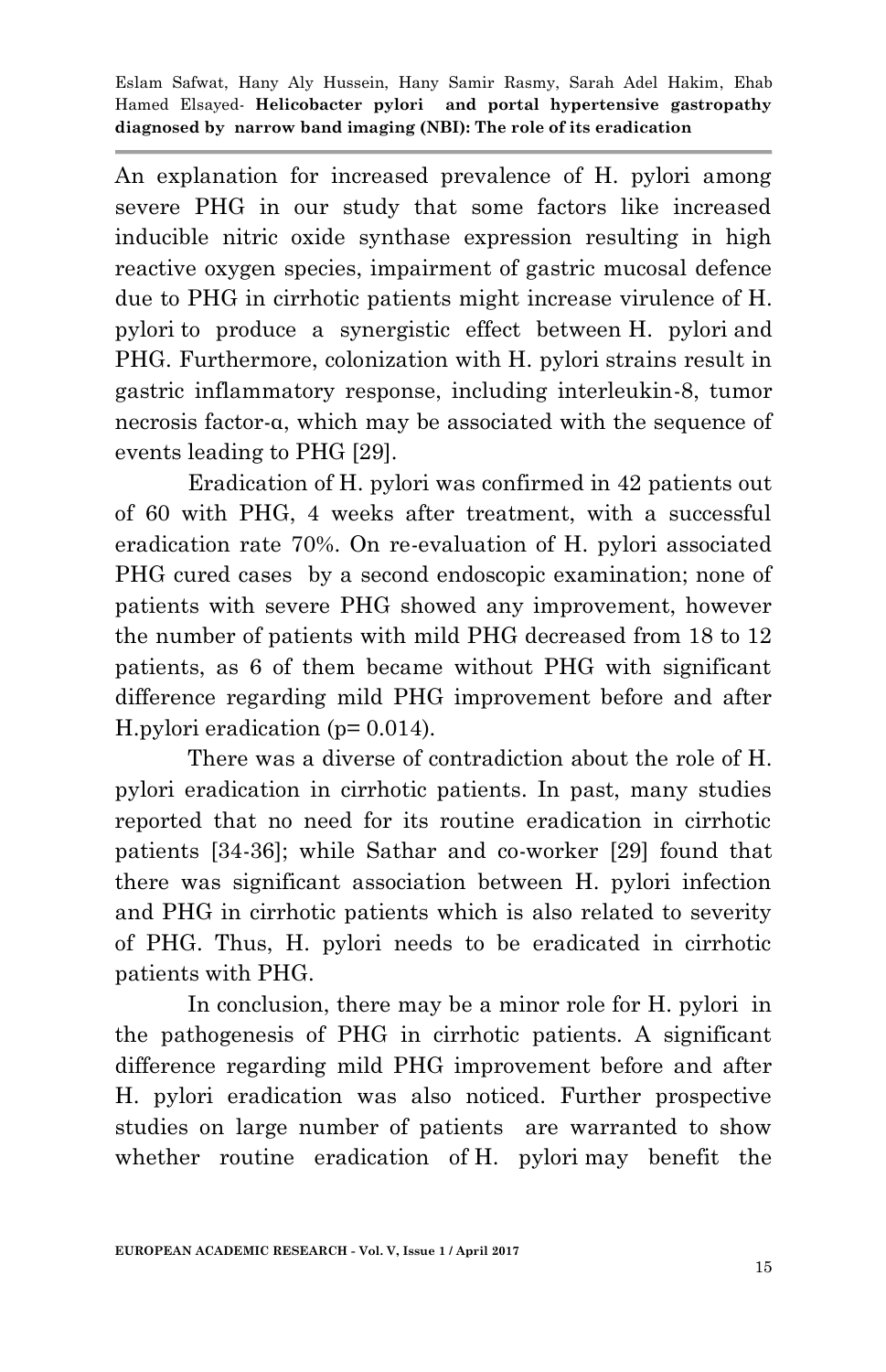treatment of PHG especially severe portal gastropathy in cirrhosis.

### **REFERENCES:**

- 1. Garcia-Tsao G and Ripoll C. Management of Gastropathy and Gastric Vascular Ectasia in Portal Hypertension. Clin Liver Dis. 2010; 14(2): 281-295.
- 2. Cubillas R and Rockey C. Portal hypertensive gastropathy: a review. Liver International. 2010; 1094-1102.
- 3. Hayashi S and Saeki S. Endoscopic microvascular architecture of the portal hypertensive gastric mucosa on narrow-band imaging. Digestive Endoscopy. 2007; 19: 116- 123.
- 4. Tahara T, Shibata T, Nakamura M, Yoshioka D,Okubo M, Arisawa T, Hirata I. Gastric mucosal pattern by using magnifying narrow band imaging endoscopy clearly distinguishes histological and serological severity of chronic gastritis. Gastrointestinal endoscopy J. 2009; 70(2): 246-253.
- 5. Sambongi M, Igarashi M, Obi T, Yamaguchi M, Oyama N, Kobayashi M, Sano Y, Yoshida S, Gono K. Analysis of spectral reflectance of mucous membrane for endoscopic diagnosis. Med Phys. 2000; 27: 1396-1398.
- 6. Tajiri H, Matsuda K, Fujisaki J. What can we see with the endoscope? Present status and future perspectives. Dig Endosc. 2002; 14: 131-137.
- 7. Sano Y, Kobayashi M, Hamamoto Y. New diagnostic method based on color imaging using narrow band imaging system for gastrointestinal tract. Gastrointestinal endoscopy J. 2001; 53: AB125.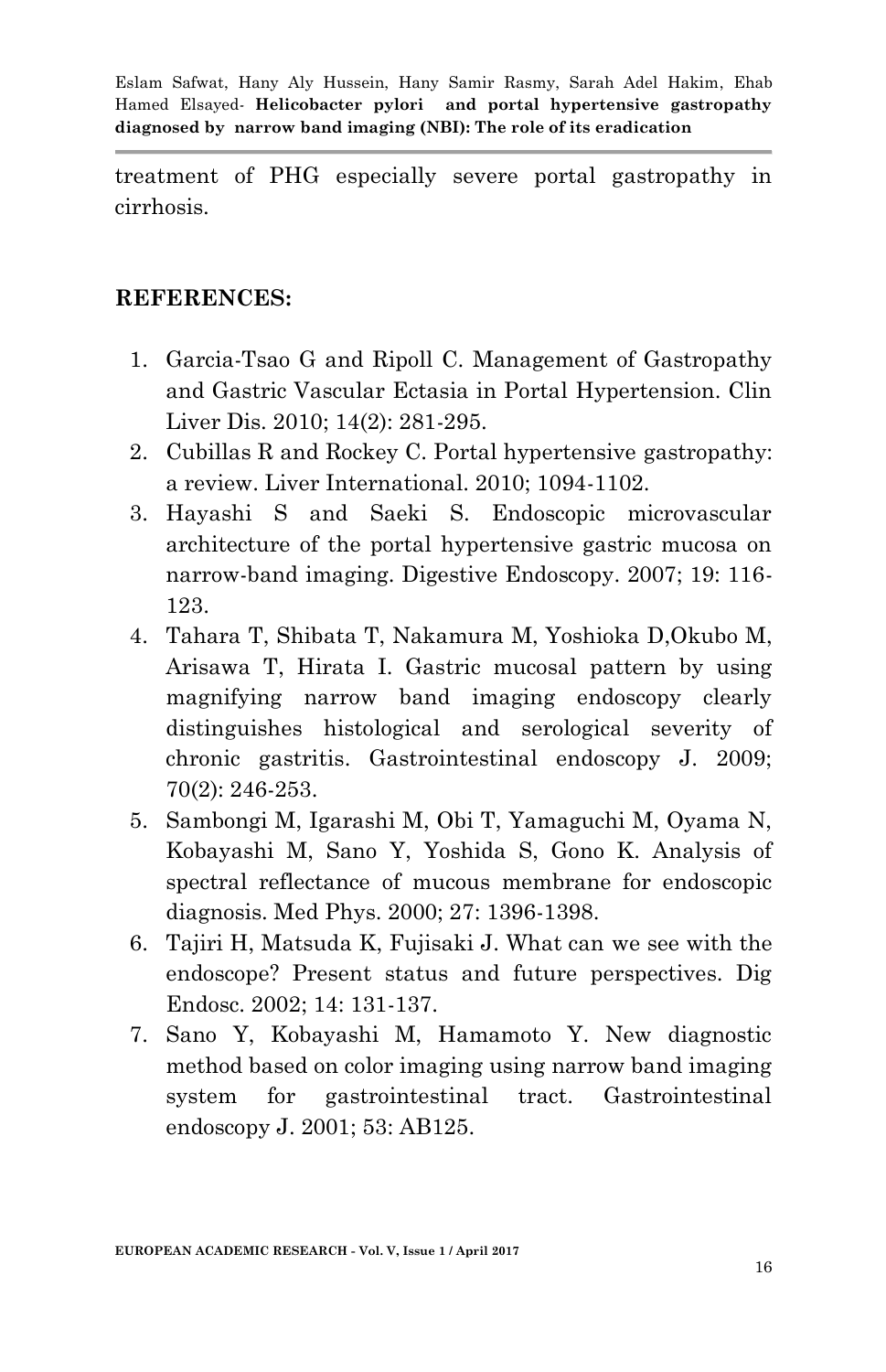- 8. Malatya HM. Epidemiology of Helicobacter pylori infection. Best Pract Res Clin Gastroenterol. 2007; 21:205- 214.
- 9. Pellicano R, Leone N, Berrutti M, Cutufia MA, Fiorentino M, Rizzetto M. Helicobacter pylori seroprevalence in hepatitis C virus positive patients with cirrhosis. J Hepatol. 2000; 33:648-650.
- 10. Redéen S, Petersson F, Jönsson KA,Borch K. Relationship of gastroscopic features to histological findings in gastritis and Helicobacter pylori infection in a general population sample. Endoscopy 2003; 35: 946-950.
- 11. Yan SL, Wu ST, Chen CH, Hung YH, Yang TH, Pang VS, Yeh YH. Mucosal patterns of Helicobacterpylorirelated gastritis without atrophy in the gastric corpus using standard endoscopy. World J Gastroenterol. 2010; 16: 496-500.
- 12. [Cho JH,](https://www.ncbi.nlm.nih.gov/pubmed/?term=Cho%20JH%5BAuthor%5D&cauthor=true&cauthor_uid=23189930) [Chang YW,](https://www.ncbi.nlm.nih.gov/pubmed/?term=Chang%20YW%5BAuthor%5D&cauthor=true&cauthor_uid=23189930) [Jang JY,](https://www.ncbi.nlm.nih.gov/pubmed/?term=Jang%20JY%5BAuthor%5D&cauthor=true&cauthor_uid=23189930) [Shim JJ,](https://www.ncbi.nlm.nih.gov/pubmed/?term=Shim%20JJ%5BAuthor%5D&cauthor=true&cauthor_uid=23189930) [Lee CK,](https://www.ncbi.nlm.nih.gov/pubmed/?term=Lee%20CK%5BAuthor%5D&cauthor=true&cauthor_uid=23189930) [Dong](https://www.ncbi.nlm.nih.gov/pubmed/?term=Dong%20SH%5BAuthor%5D&cauthor=true&cauthor_uid=23189930)  [SH,](https://www.ncbi.nlm.nih.gov/pubmed/?term=Dong%20SH%5BAuthor%5D&cauthor=true&cauthor_uid=23189930) [Kim HJ,](https://www.ncbi.nlm.nih.gov/pubmed/?term=Kim%20HJ%5BAuthor%5D&cauthor=true&cauthor_uid=23189930) [Kim BH,](https://www.ncbi.nlm.nih.gov/pubmed/?term=Kim%20BH%5BAuthor%5D&cauthor=true&cauthor_uid=23189930) [Lee TH,](https://www.ncbi.nlm.nih.gov/pubmed/?term=Lee%20TH%5BAuthor%5D&cauthor=true&cauthor_uid=23189930) [Cho JY](https://www.ncbi.nlm.nih.gov/pubmed/?term=Cho%20JY%5BAuthor%5D&cauthor=true&cauthor_uid=23189930) .Close Observation of Gastric Mucosal Pattern by Standard Endoscopy Can Predict Helicobacter pylori Infection Status .J Gastroenterol Hepatol. 2013; 28(2):279-284.
- 13. Laine L, Cohen H, Sloane R, Marin-Sorensen M, Weinstein WM. Interobserver agreement and predictive value of endoscopic findings for H. pylori and gastritis in normal volunteers. Gastrointest Endosc. 1995; 42: 420-423.
- 14. Okubo M, Tahara T, Shibata T, [Nakamura M,](https://www.ncbi.nlm.nih.gov/pubmed/?term=Nakamura%20M%5BAuthor%5D&cauthor=true&cauthor_uid=20967557) [Yoshioka](https://www.ncbi.nlm.nih.gov/pubmed/?term=Yoshioka%20D%5BAuthor%5D&cauthor=true&cauthor_uid=20967557)  [D,](https://www.ncbi.nlm.nih.gov/pubmed/?term=Yoshioka%20D%5BAuthor%5D&cauthor=true&cauthor_uid=20967557) [Maeda Y,](https://www.ncbi.nlm.nih.gov/pubmed/?term=Maeda%20Y%5BAuthor%5D&cauthor=true&cauthor_uid=20967557) [Yonemura J,](https://www.ncbi.nlm.nih.gov/pubmed/?term=Yonemura%20J%5BAuthor%5D&cauthor=true&cauthor_uid=20967557) [Ishizuka T,](https://www.ncbi.nlm.nih.gov/pubmed/?term=Ishizuka%20T%5BAuthor%5D&cauthor=true&cauthor_uid=20967557) [Arisawa T,](https://www.ncbi.nlm.nih.gov/pubmed/?term=Arisawa%20T%5BAuthor%5D&cauthor=true&cauthor_uid=20967557) [Hirata I.](https://www.ncbi.nlm.nih.gov/pubmed/?term=Hirata%20I%5BAuthor%5D&cauthor=true&cauthor_uid=20967557) Changes in gastric mucosal patterns seen by magnifying NBI during H. pylori eradication. J Gastroenterol. 2011; 46: 175-182.
- 15. De Franchis R. Evolving Consensus in Portal Hypertension Report of the Baveno IV Consensus Workshop on methodology of diagnosis and therapy in portal hypertension. J Hepatol. 2005; 43(1): 167-176.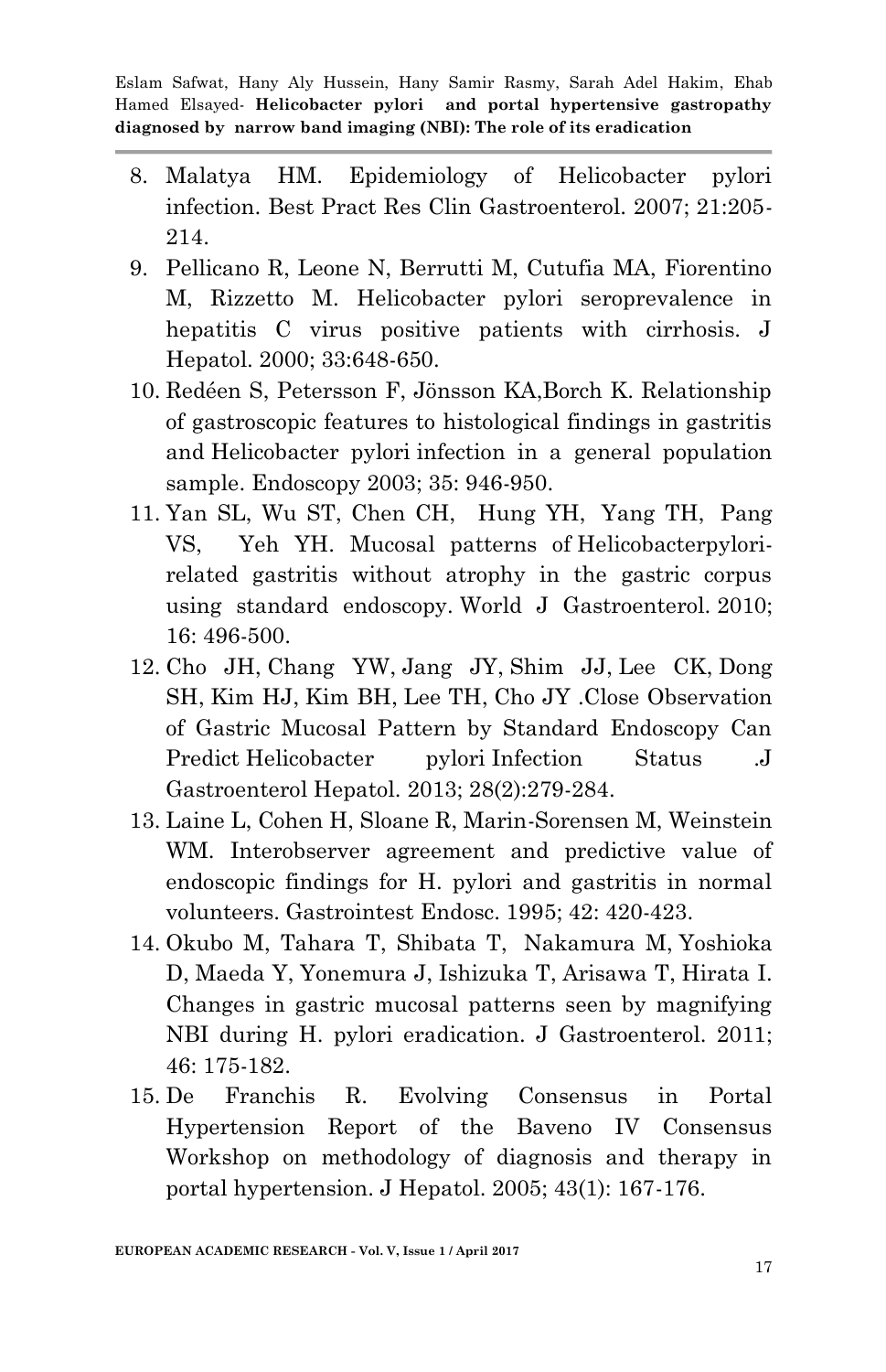- 16. Hayashi S ,Saeki S. Endoscopic microvascular architecture of portal hypertensive gastric mucosa on narrow band imaging. Digestive endoscopy. 2007; 19: 116-123.
- 17. Sanyal A, Grace N, Carey W, et al. Practice Guidelines Committee of the American Association for the Study of Liver Diseases; Practice Parameters Committee of the American College of Gastroenterology. Prevention and management of gastroesophageal varices and variceal hemorrhage in cirrhosis. Hepatology 2007; 46: 922–38.
- 18. Ohta M, Yamaguchi S, Gotoh N, Tomikawa M. Pathogenesis of portal hypertensive gastropathy: a clinical and experimental review. Surgery. 2002; 131(1 Suppl): S165-70.
- 19. Yao K, Oishi T, Matsui T, Yao T, Iwashita A. Novel magnified endoscopic findings of microvascular architecture in intramucosal gastric cancer. Gastrointest Endosc. 2002; 56(2): 279-284.
- 20. Fontana RJ, Sanyal AJ, Mehta S, et al. Portal hypertensive gastropathy in chronic hepatitis C patients with bridging fibrosis and compensated cirrhosis: results from the HALT-C trial. Am J Gastroenterol. 2006; 101: 983–992.
- 21. Merli M, Nicolini G, Angeloni S, Gentili F, Attili AF, Riggio O. The natural history of portal hypertensive gastropathy in patients with liver cirrhosis and mild portal hypertensionAm J Gastroenterol. 2004; 99(10): 1959-1965.
- 22. Pan WD, Xun RY, Chen YM. Correlations of portal hypertensive gastropathy of hepatitis B cirrhosis with other factors. Hepatobiliary Pancreat Dis Int. 2002; 1(4): 527-531.
- 23. Abbas Z, Yakoob J, Usman MW, Shakir T, Hamid S, Jafri W. Effect of helicobacter pylori and its virulence factors on portal hypertensive gastropathy and interleukin (IL)-8, IL-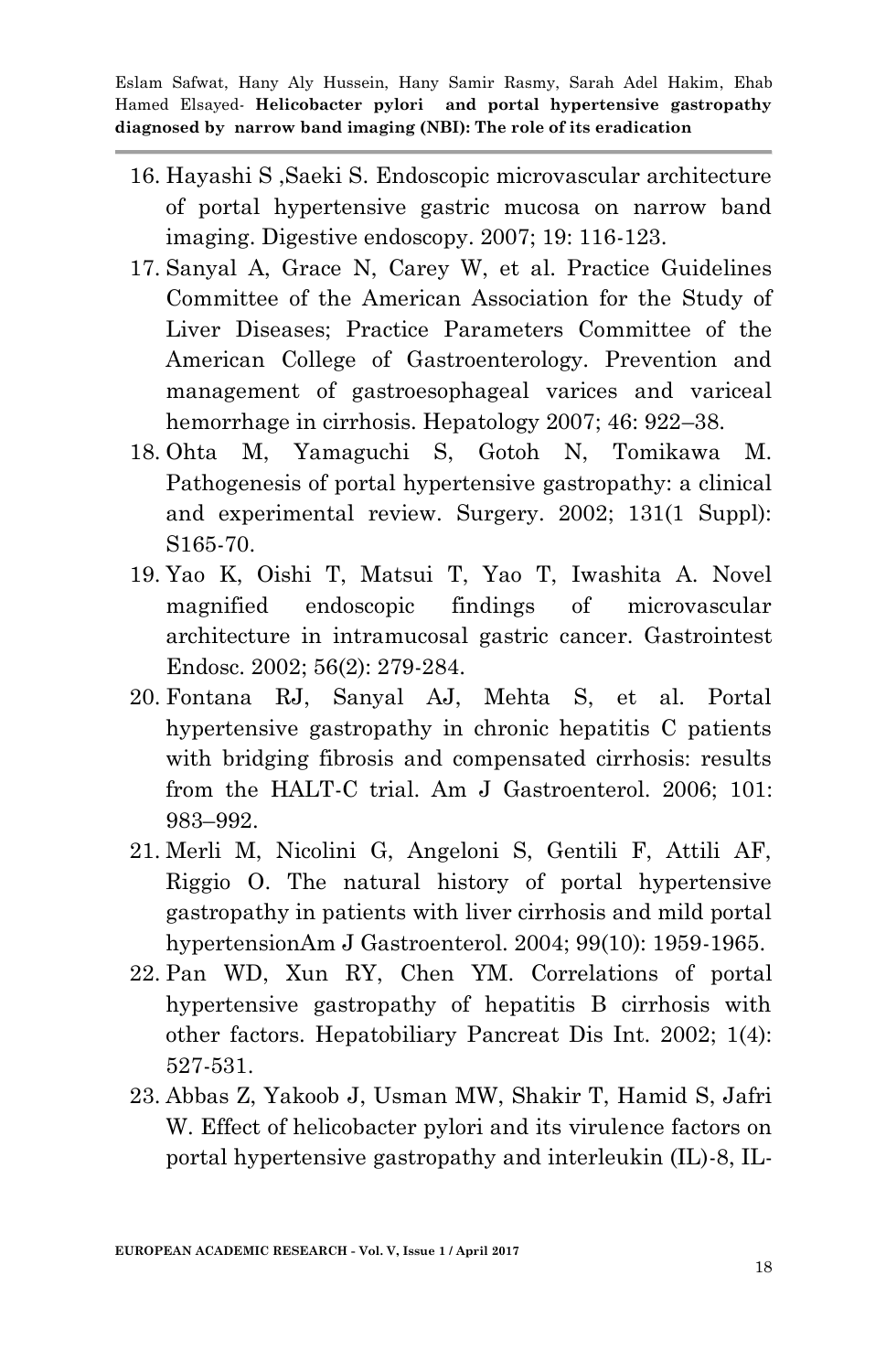10, and tumor necrosis factor-alpha levels. Saudi J Gastroenterol. 2014; 20(2): 120-127.

- 24. Batmanabane V, Kate V, Ananthakrishnan N. Prevalence of Helicobacter pylori in patients with portal hypertensive gastropathy--a study from south India. Med Sci Monit. 2004; 10(4): CR133-136.
- 25. Parikh SS, Desai SB, Prabhu SR, Trivedi MH, Shankaran K, Bhukhanwala FA, Kalro RH, Desai HG. Congestive gastropathy: factors influencing development, endoscopic features, Helicobacter pylori infection, and microvessel changes. Am J Gastroenterol. 1994; 89:1036-1042.
- 26. Urso G, Interlandi D, Puglisi M, Abate G, Bertino G, Raciti C, Sciacca C, Bruno M, Panarello A, Di Prima P, et al. Role of Helicobacter pylori in patients with portal hypertensive gastropathy by liver cirrhosis hepatitis C virus-related. Minerva Gastroenterol Dietol. 2006; 52: 303-308.
- 27. Al Mofleh IA. Does Helicobacter pylori affect portal hypertensive gastropathy? Saudi J Gastroenterol. 2007; 13: 95-97.
- 28. Arafa UA, Fujiwara Y, Higuchi K, Shiba M, Uchida T, Watanabe T, Tominaga K, Oshitani N, Matsumoto T, Arakawa T. No additive effect between Helicobacter pylori infection and portal hypertensive gastropathy on inducible nitric oxide synthase expression in gastric mucosa of cirrhotic patients. Dig Dis Sci. 2003; 48: 162-168.
- 29. Sathar SA, Kunnathuparambil SG, Sreesh S, Narayanan P, Vinayakumar KR. Helicobacter pylori infection in patients with liver cirrhosis: prevalence and association with portal hypertensive gastropathy. Ann Gastroenterol. 2014; 27(1): 48-52.
- 30. Nardone G, Coscione P, D'Armiento FP, Del Pezzo M, Pontillo M, Mossetti G, Lamberti C, Budillon G. Cirrhosis negatively affects the efficiency of serologic diagnosis of